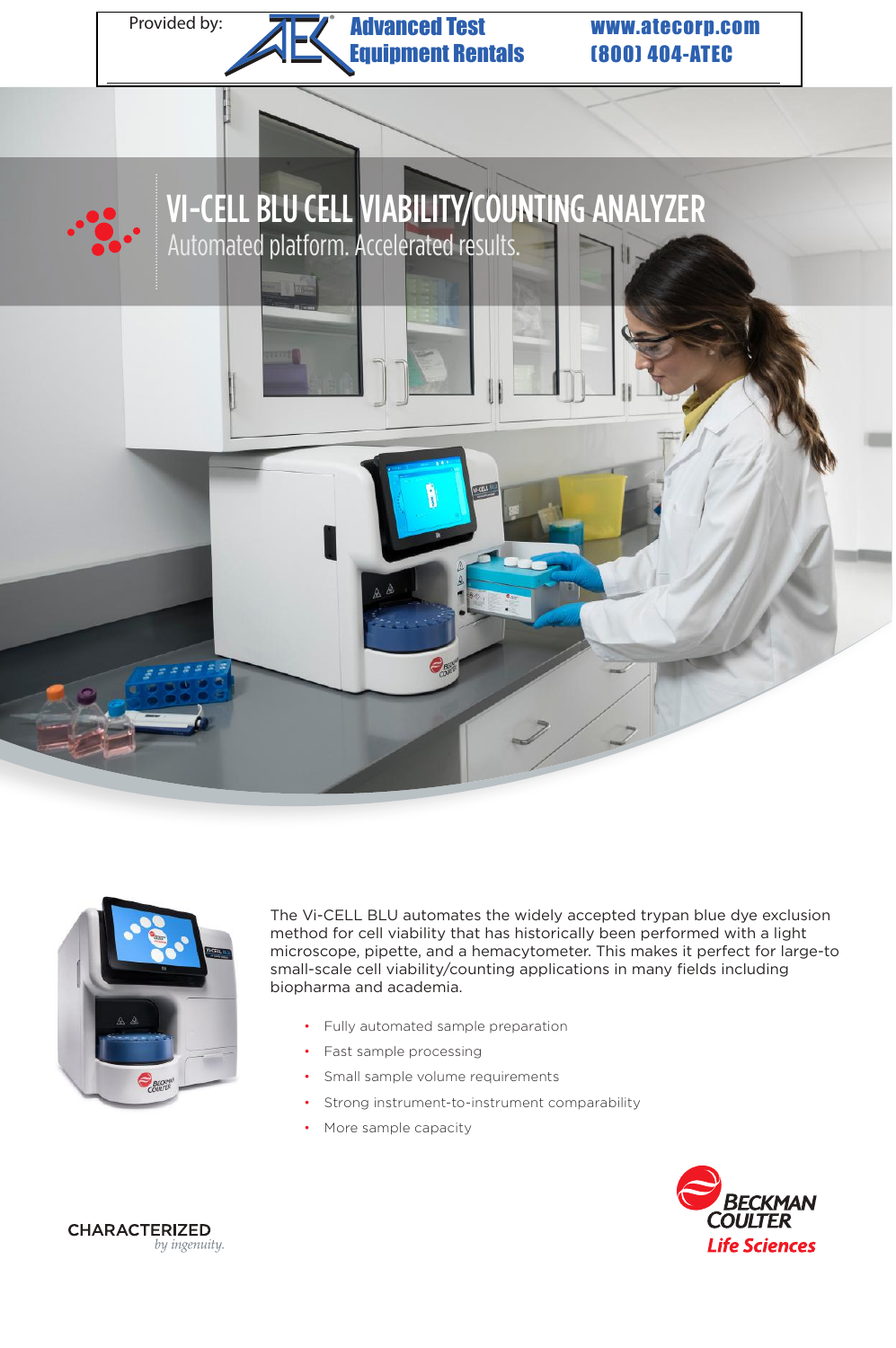# BUILT ON LEGACY

## Design Inspired by the Vi-CELL XR

- Fully automated sample prep and cell counting
- 24 position sample carousel 96-well plate compatible
- Reagent pack complete with trypan blue, buffer, disinfectant and cleaning solutions
- Built-in PC (Win 10 OS) with touchscreen monitor
- Facilitates 21 CFR Part 11 Compliance
- Facilitates your ability to be compliant with IQ/OQ

## Advancements

Thanks to cutting-edge liquid handling and imaging technology, the entire system – from sample aspiration, reagent handling, image analysis, to instrument cleaning – is fully controlled by an advanced yet easy to use software interface designed for maximum flexibility.

This instrument revolutionizes the speed, reliability and objectivity of your results, and provides critical information conventional methods simply cannot offer.

- High speed camera enables the system to capture images as the sample flows continuously through the flowcell. Without the need to pause the sample flow for image capture, we are able to increase the speed of sample analysis, thereby decreasing the total sample processing time.
- Decreasing tubing length and inner diameter enables the system to utilize smaller sample volumes for analysis
- Optimizing the syringe pump speed accelerates mixing and washing time while minimizing the introduction of bubbles
- Advanced software algorithms:
	- ° Use of a Concentration slope for improved linearity and accuracy of concentration
	- ° Ability to reanalyze data for cell type optimization
	- ° Bubble detection to alert the operator of the presence of bubble(s) in an image.
	- ° Ability to detect and ignore dust on the flowcell

## SPECIFICATIONS

| Feature            | Auto<br>sampler       | Sample from<br>96-well plate                                             | Sample analysis time                                                                                                                                                        | Minimum sample<br>volume                                             | Maximum sample<br>volume | Facilitates 21<br>CFR Part 11 | Aspiration and trypan blue<br>mixing                                                                                                            |
|--------------------|-----------------------|--------------------------------------------------------------------------|-----------------------------------------------------------------------------------------------------------------------------------------------------------------------------|----------------------------------------------------------------------|--------------------------|-------------------------------|-------------------------------------------------------------------------------------------------------------------------------------------------|
| <b>Vi-CELL BLU</b> | Yes, 24<br>position   | Yes                                                                      | <130 seconds Normal Mode<br><90 seconds FAST Mode<br>Typical analysis time:<br>Normal mode: 110 seconds<br>FAST mode: 80 seconds<br>100 images, ~2x10 <sup>6</sup> cells/ml | 170 microliters in<br>FAST mode<br>200 microliters in<br>Normal mode | 500 microliters          | Yes                           | Adjustable                                                                                                                                      |
| <b>Benefits</b>    | Walkaway<br>operation | • Convenience of<br>loading samples<br>at once<br>Walk away<br>operation | Time savings, increased<br>throughput                                                                                                                                       | Less cell culture<br>depletion from<br>small scale cell<br>cultures  |                          | Compliance                    | Helps optimize cell types,<br>such as fragile cell lines.<br>Added mixing helps<br>separate sticky cells before<br>analysis, improving results. |

| <b>Operating System</b> | <b>Power Requirements</b>          | <b>Temperature</b> | Weight |
|-------------------------|------------------------------------|--------------------|--------|
| Win 10                  | 50 Watts, 65 Watts max             | 13° - 37°C         | 28 kg  |
|                         | AC Input: 100-240V~, 2.5A, 50-60Hz | 55° - 99°F         | 63 lbs |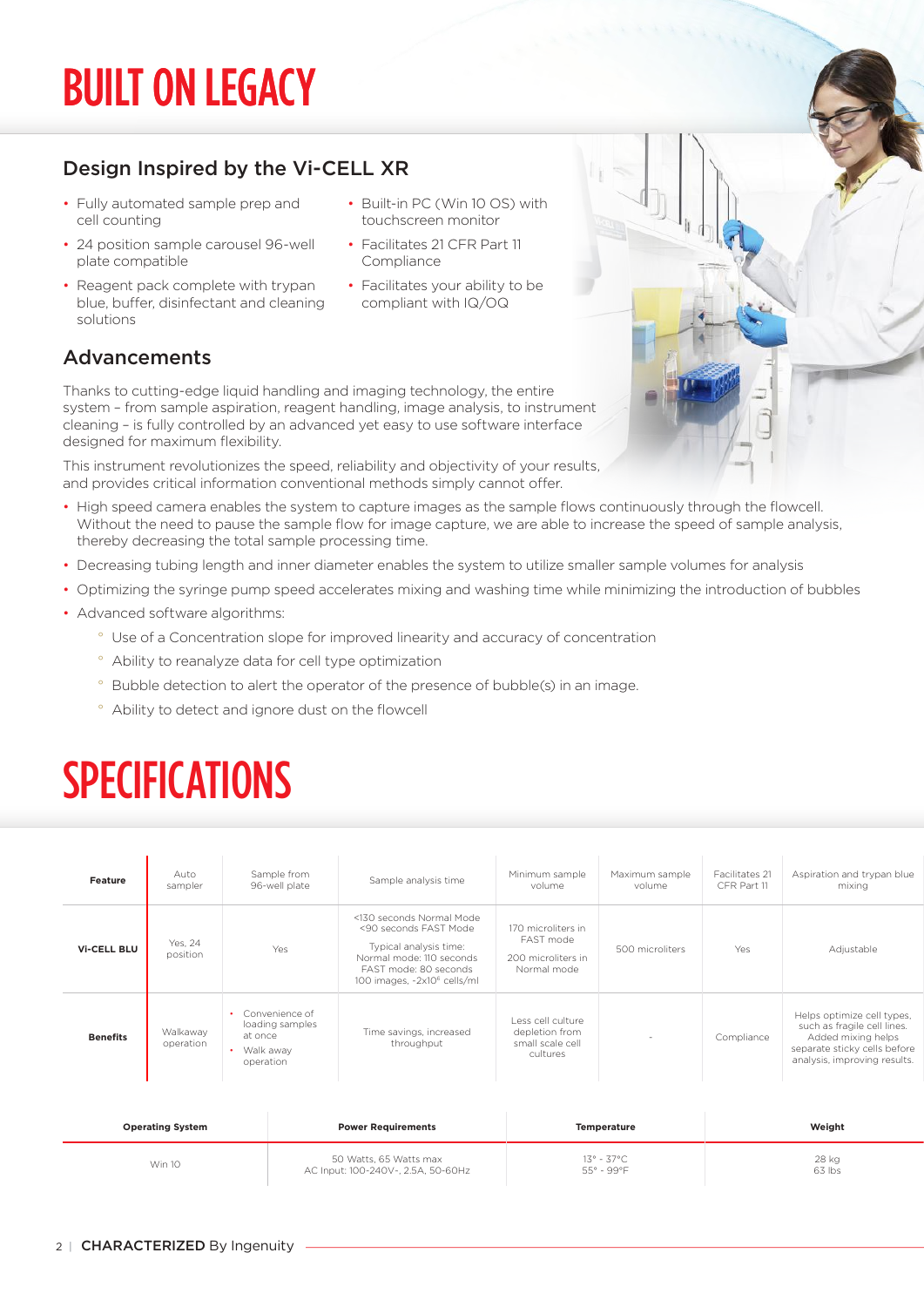The Electronic Records and Electronic Signatures Rule (21 CFR Part 11) was established by the Food and Drug Administration (FDA) to define the requirements for submitting documentation in electronic form and the criteria for approved electronic signatures. Since analytical instrument systems, such as the Vi-CELL, generate electronic records, these systems must facilitate compliance with the Electronic Records Rule. By enabling the Security option in the software, it automatically allows the user to configure the system. The Vi-CELL features the following key system components to facilitate 21 CFR Part 11 compliance

- Audit trail
- Error log files
- Electronic signature capability
- Secure user sign-on
- User level permissions
- Administrative configuration tools

### *Flexibility and Ease of Use*

- Easy to install reagent pack
- Single-use controls
- Exporting data
- Analysis of data on personal desktop • Supports the ability of other software
- programs to access data from Vi-CELL BLU
- Facilitates your ability to be compliant with IQ/OQ
- RFID tracking of reagent part number, lot number, activities and expiration date

#### *Cleanroom Compatible*

- Surfaces can be wiped down
- No external PC or monitor
- VHP tolerant (20 cycles/year)

 $-7442$ 

System-to-system mean sample concentration results of a common divided sample shall be within 10% of each other, with at least 2.0e+6 cells/mL concentration and 95% confidence.

| Default cell<br>analysis<br>parameters | Ability to optimize<br>analysis<br>parameters                     | Concentration<br>range                           | Counting<br>accuracy                                                                       | Counting<br>repeatability                                                                                                                 | Size range                                                  | Out-of-range<br>concentration flag          | User-definable<br>declustering<br>options                                                                        | Circularity<br>measurement                     |
|----------------------------------------|-------------------------------------------------------------------|--------------------------------------------------|--------------------------------------------------------------------------------------------|-------------------------------------------------------------------------------------------------------------------------------------------|-------------------------------------------------------------|---------------------------------------------|------------------------------------------------------------------------------------------------------------------|------------------------------------------------|
| Yes                                    | Yes                                                               | $5 \times 10^4$ to<br>$1.5 \times 10^7$ cells/mL | Within 10% of<br>Coulter Counter<br>concentration for<br>concentrations of<br>2e+6 or more | Concentration<br>repeatability CV of<br>± 5% for a common<br>sample with<br>greater than or<br>equal to $2.0 \times 10^6$<br>particles/ml | 2-60 microns                                                | Yes                                         | Yes                                                                                                              | Yes                                            |
| Easy start-up                          | • Improved<br>accuracy<br>Correlation to<br>alternative<br>method | Minimize need to<br>dilute samples               | Confidence in<br>answer                                                                    | Confidence in<br>answer                                                                                                                   | Improved<br>measuring range<br>for small cells<br>and yeast | Automatically<br>keeps operator<br>informed | Helps in<br>optimizing cell<br>types, such as<br>"sticky cell<br>lines" and helps<br>number<br>cells in clusters | Helps in<br>isolating<br>debris from<br>sample |

#### **Operating System Power Requirements Temperature Weight Unit Dimensions**

W x D x H 42 x 54 x 45 (cm) 16.5 x 21 x 18 (in)